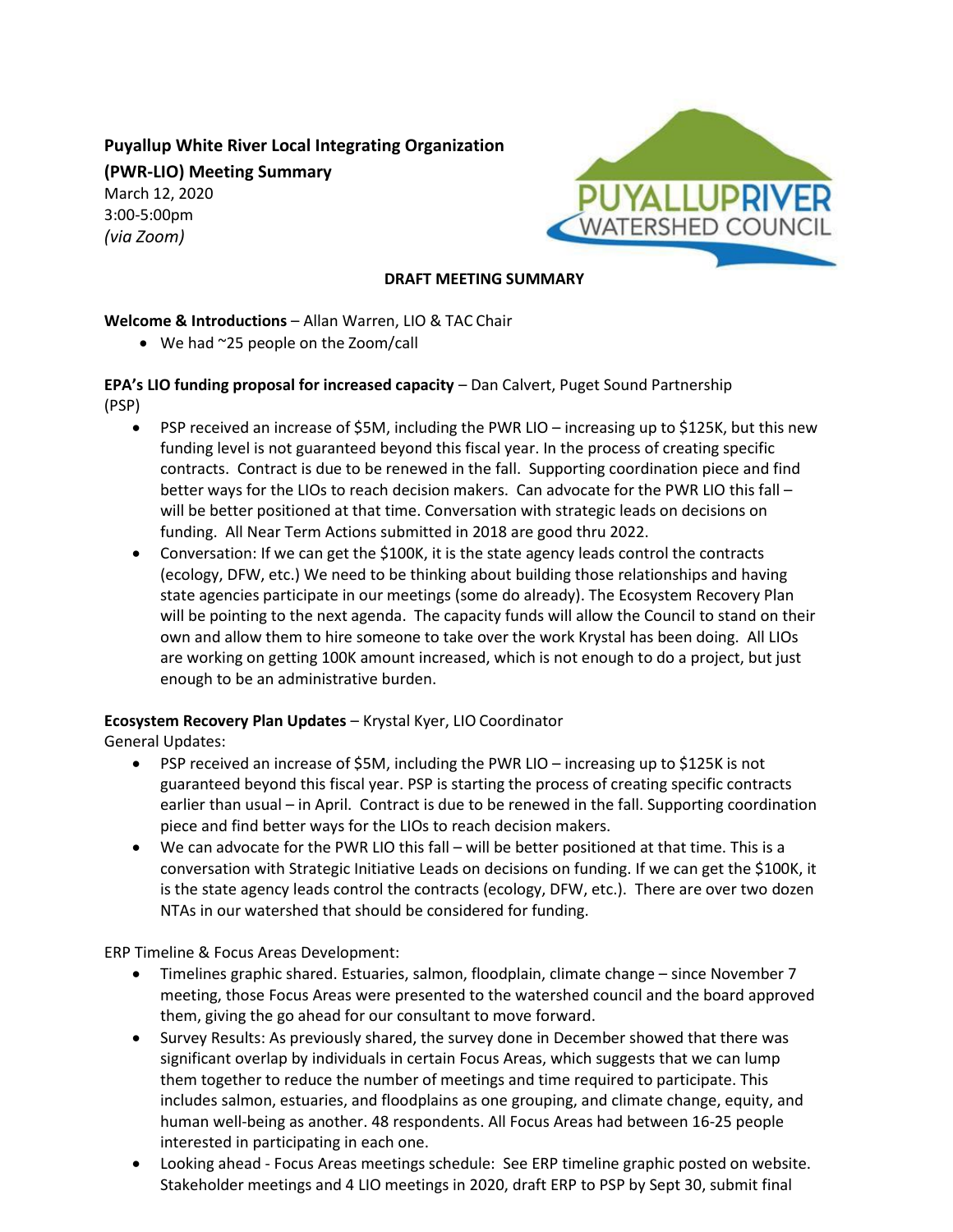ERP in 2021, LIO Quarterly meetings in 2021 and 2022. Puyallup-White River LIO – Ecosystem Recovery Plan (ERP) 2020-21 timeline. Like most of these things we are building off work that is already in place. They are also through Ross Strategic consulting and literature review of what current plans/docs exist to address concerns and agricultural land concerns in our watershed. Possibly start conservation plan how fast we're losing farms land in PC and what we need to do to conserve it.

- o **Farms and Ag lands**: Want to piggyback off Jordan's work our plan will be aimed at driving future funding through natural estuary prog. Also work with PC AG Advisory committee. New task force formed AG drainage task force in Jan = farming and floodplains that ESA and Jordan are working on gave a presentation two weeks ago and working on gap analysis. Hoping to have good docs and results in a couple months to help with this.
- o **Forests**: Location for meeting TBA. Conservation NW is doing some planning that might be overlapping with the forest things.
- o **Climate change** should be combined people interested in all three topics (climate change, equity and human well-being). Not as much interest in local plans in these topics. Floodplains for the Future (FftF) also doing some work around these areas. Talking about climate change is not as easy in rural areas as it is in more urban environments. We are shooting for summer to bring people in, a handful of experts to talk on the impacts, which starts a dialog among "citizen jurors" to create a climate resiliency. Chapter around climate will be more around projected impacts – then get out the strategies and actions components. More to come, processes taking shape we want to build and not replicate. 2-day conversation facilitated by the Jefferson Center from MN. Engages climate deniers and moves them to action. Targeted group of jurors from unincorporated PC and smaller jurisdictions – 15 jurors and 5-6 expert testimony witnesses. It is a people-driven component that will be included in the plan.
- o **Equity and human well-being** cut across all these areas we will include in each of the other focus area meeting some questions and discussion of the overarching focus areas.
- o **Stormwater**: Krystal met with phase 2 municipal stormwater permittees on March 5<sup>th</sup> and will be going back to them later this summer, date TBD.
- o **Floodplains**: we will also need to meet with the Floodplains for the Future group, date not scheduled yet, probably May or June.
- o **Salmon, Estuaries, Floodplains**: going to coordinate closely with the Pierce County Lead Entity, the meeting is scheduled for April 29.

Q: Can Biodiversity be added to each area, too? Will be discussing this.

#### **Planning Documents by Focus Area** – Elizabeth McManus, Ross Strategic

Review & Prioritize:

- Is there some triage we need to do for any of the plans? Asking for advice on prioritization. Plans that are agreed to by multi-stakeholder group and plans that are recent should be a priority toward the top of the list. If there are things missing, we'd like to know that too.
- There are planning docs and reports missing that would be helpful that Ashley will contribute. Docs available in Smartsheet – Krystal can invite you.
- Q: What is the ideal number of documents? consultants are wanting to review the breadth, but we don't want them to go down a rabbit hole. Overarching schedule is a limiting factor -3-6 plans for focus areas, possibly.
- We will be reviewing and summarizing, compiling from plans that *are up to date, agreed to and accurate.* Plans summarize what we are thinking in the different focus areas. Not diving into the past or creating something new – we are synthesizing across these focus areas. Just trying to get what the things are we need to do on the top of our list is currently that people working in these different focus areas are thinking of right now. This is for the Action Agenda